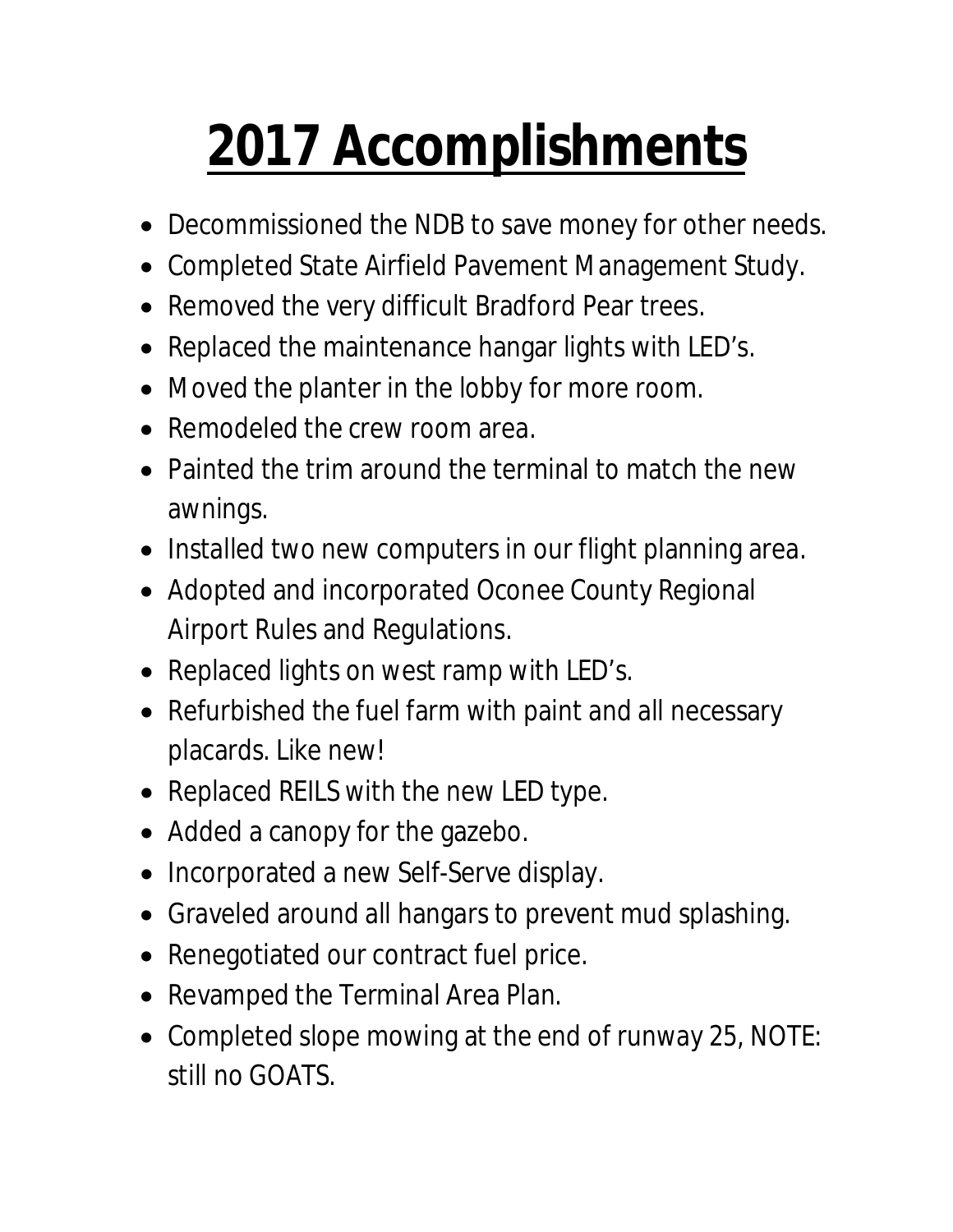- Submitted an updated Terminal Plan to the FAA.
- Satisfied the Fire Chief Inspection Items replaced all extinguishers in each hangar as needed.
- Started Red Carpet service to our aircraft arrivals.
- Popped fresh daily popcorn for almost 365 days.
- Approved the position and hired a full time employee.
- Paved the long term parking area.
- Acquired a Fire Hydrant that sits up straight in the parking lot island and beautified the area with a plaque to remember Riley Stevens.
- Redid hangar E area for further opportunities.
- Started a Game Day Airport Shuttle Service through the county.
- Incorporated a temporary tower for two football games.
- Hired a new grounds keeper- he is doing an awesome job.
- Purchased another six place golf cart for game days.
- Sold from January  $1^{ST\,2017}$  until December  $5^{th\,2017}$  144,057 Gallons of Jet-A fuel and 57,938 Gallons of Avgas.

## **Special Events:**

- **Aircraft for Animals Humane Society Fly-In.**
- **Golden Corner Flying Club had a Rusty Pilots Seminar.**
- **Oconee Economic Alliance Solar Eclipse Party. We sold 755.9 Gallons of Avgas and 2,019 Gallons of Jet-A. The airport had a record one hundred two aircraft on the field.**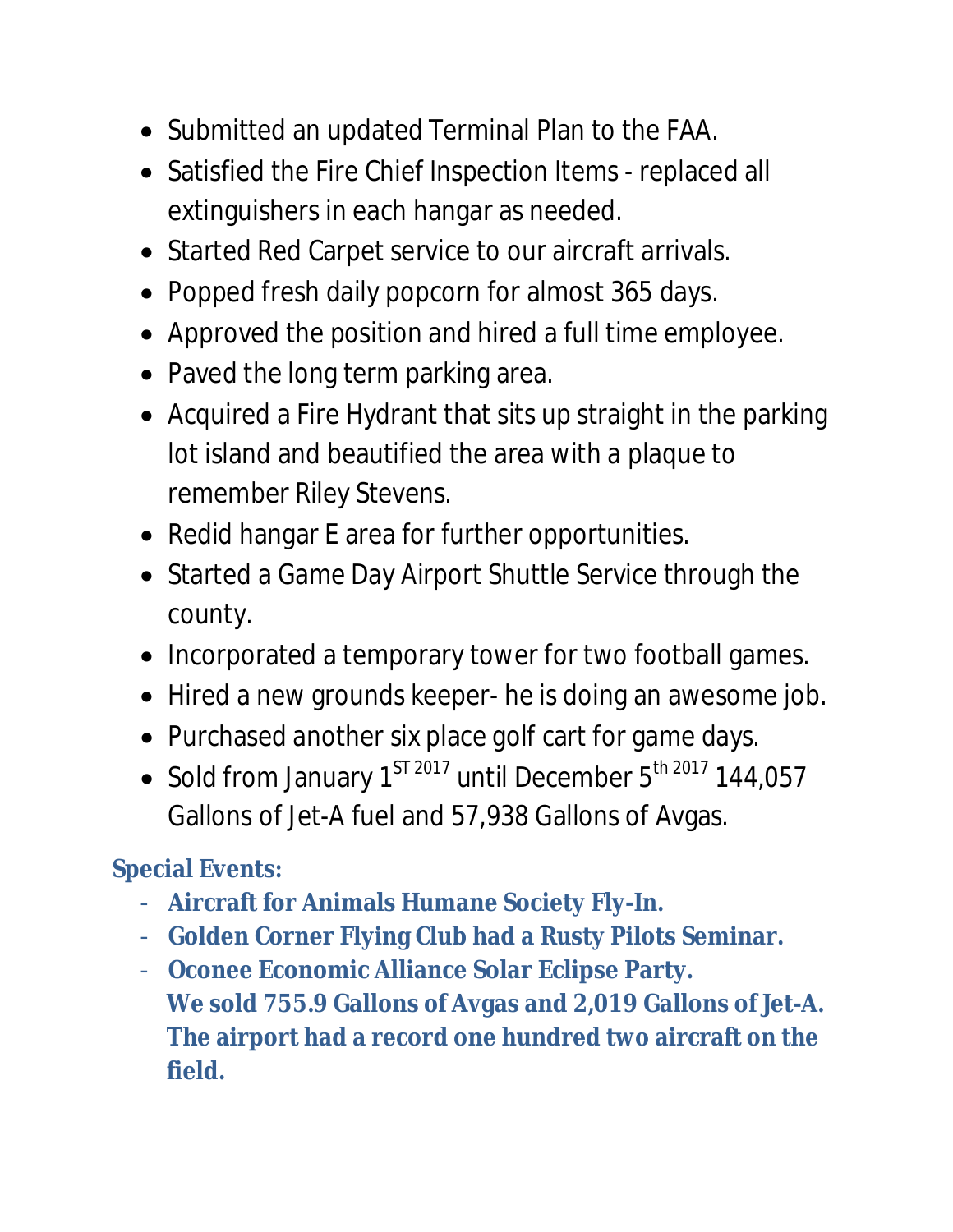**Note from the Director:**

 **It has been a very good year!**

**Everyday operations have been very successful.**

**Clemson football games – while they create a different atmosphere and challenge – the airport staff and added Oconee county employees continues to make game days run like a well-oiled aircraft engine.**

**My goal for the next year is to keep improving our airport and I look forward to starting our Airport Capital Improvement Plan goals in 2018.**

**Thank you to the commission for the support and interest in the decisions we make together. A special heartfelt Thank You to the airport staff for all of the hard work they do on a day to day basis.** 

**Jeff Garrison**